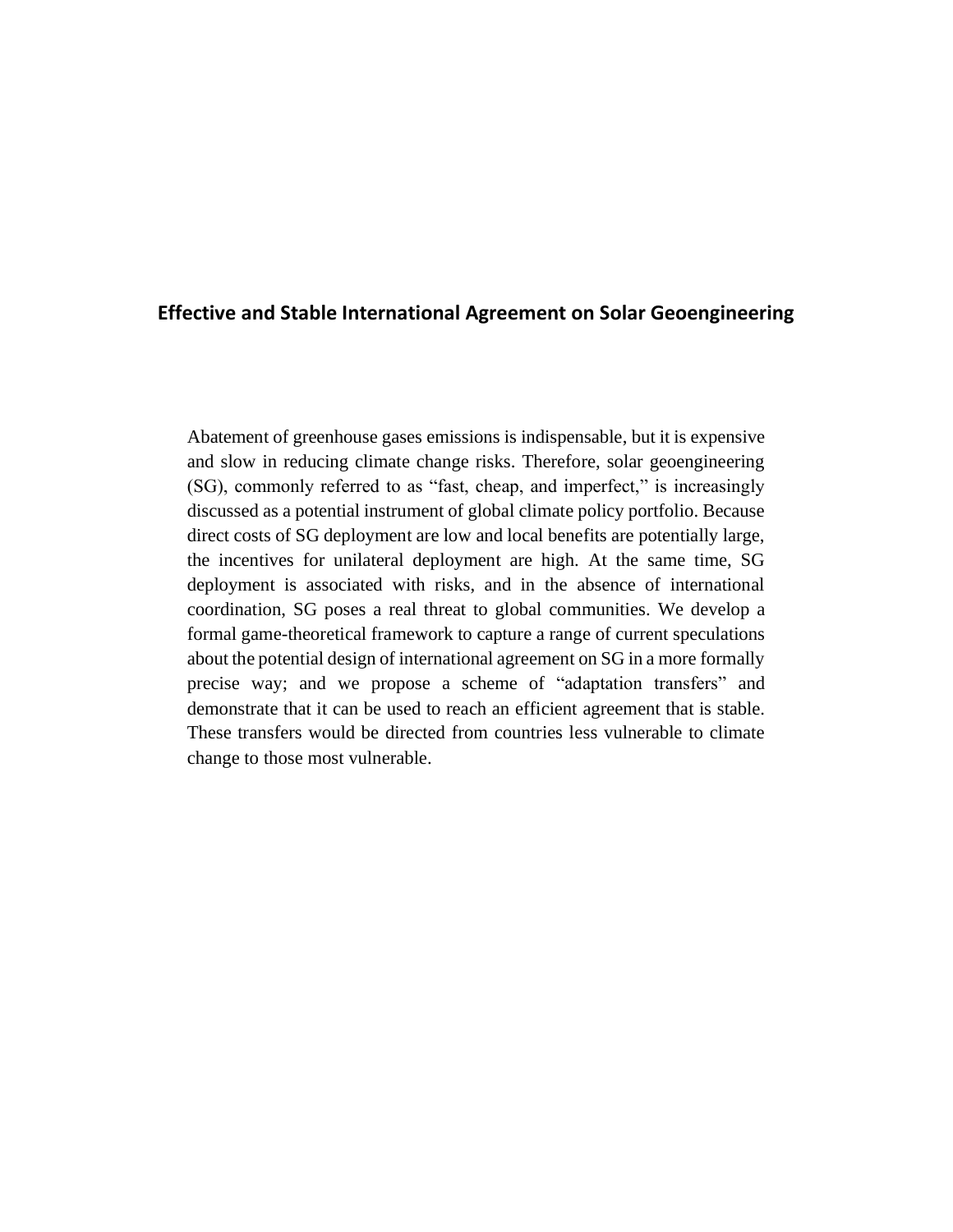#### **1. Introduction**

Solar geoengineering (SG; also known as solar radiation management) is a proposed approach to reduce climate change damage costs by counteracting greenhouse-gas radiative forcing. Such negative radiative forcing can be produced by reflecting some fraction of a sunlight back to space. There are several ways to do so, ranging from painting roofs in white to installing mirrors in space. Yet, there is one technology that is the most promising - stratospheric aerosol geoengineering (National Academies of Sciences, Engineering, and Medicine, 2021). The idea behind it is to increase the amount of reflective aerosols in the stratosphere, thereby inducing global cooling (Crutzen, 2006). The naturally occurring analog is injection of sulfur into the stratosphere following volcanic eruptions that does, as observations indicate, cool the planet for a limited time. Stratospheric aerosol geoengineering (henceforth referred to as SG) is the focus of this paper.

In the context of ongoing climate crisis, and as a result of a delicate balance of costs and benefits, SG emerges as a potentially useful climate policy instrument. It acts fast and its direct deployment costs are estimated to be low. This potential, however, comes with a significant caveat: SG does not simply reverse GHG-driven climate change and its impacts, which are necessarily global, depend on the choice of magnitude and distribution of SG radiative forcing (RF). The problem of level of SG is also referred to as "global thermostat problem". International coordination is what makes the difference between the success and failure in leveraging SG. Accordingly, Martin Weitzman describes SG as a public *gob,* which can be public good or bad dependent on who and how uses it (Weitzman, 2015).

In the present study, we explore whether and how international agreement on SG that is effective and stable can be reached. To this end, Weitzman (2015) demonstrates that when all states have a capacity to act, the country that prefers the lowest temperature determines the temperature in Nash Equilibrium. This is ineffective outcome. If countries can countergeoengineer, this would lead to yet another ineffective outcome – "climate clash" (Heyen et al., (2019). Effective outcome can be achieved via a voting rule, as proposed by Weitzman (2015), but in this case the question of stability remains open. Assuming countries outside of coalition cannot deploy SG and all countries within coalition gain from membership, there is an incentive to create smallest exclusive membership coalition with large enough power to deploy and sustain SG (Ricke et al., 2013). Similarly, Lloyd & Oppenheimer (2014) argue for a restricted membership, since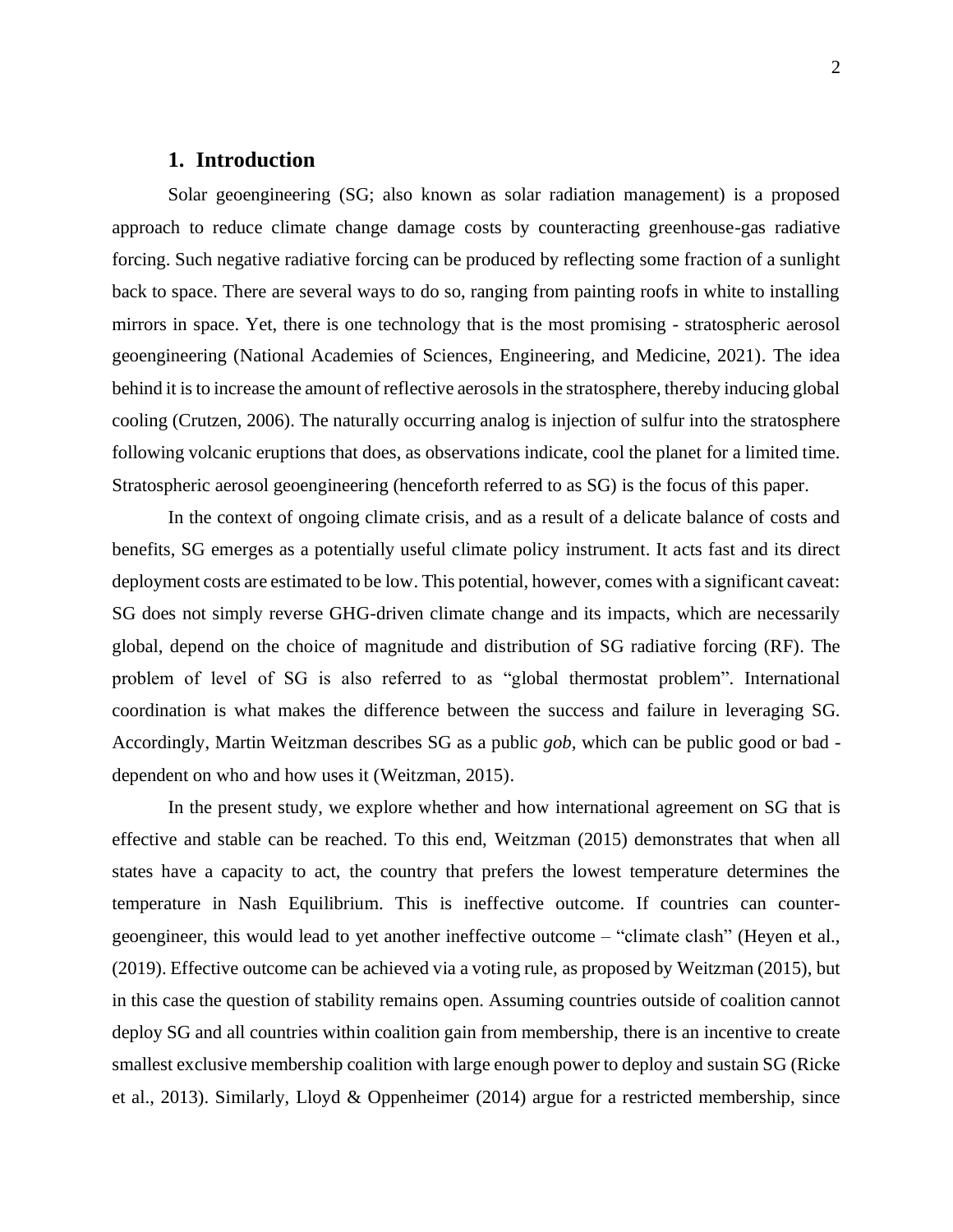smaller coalitions have a better effectiveness. In both papers, there is no clear proposal on the deterrence of non-members from deployment. Parson (2014) suggests exclusive membership, where the ability to deploy SG is linked to emissions cuts. This may solve the mitigation deterrence problem, but requires the unseen level of commitment from countries.

In the present paper, we offer a systematic analysis of stability and effectiveness of international agreement on SG. For this, we develop a formal game-theoretical framework that captures a range of current speculations about the potential design of international agreement on SG. With this, modelling results and discussions claims from existing studies fall as alternative instances under alternative parameterizations/assumptions about the structure of the game.

We demonstrate that "adaptation transfers" may be used to facilitate stability of effective international agreement on SG. Overall, parametrization space for reaching an efficient and stable international agreement on SG is rather expansive. We also demonstrate that moratorium on SG deployment can be an optimal solution only if collateral damage shared by countries, is substantial.

#### **2. The Game-theoretic Modelling Framework**

We consider a two-stage coalition formation game. In the first stage, countries decide whether to join a SG deployment coalition. In the second stage, a formed coalition chooses the level of SG, or issues a moratorium on its deployment. Here, we contrast two decision-making rules: simple joint losses minimization and a supermajority voting rule proposed by Weitzman (2015). To start with, we specify what constitutes a stable and effective agreement on solar geoengineering.

*Stability.* The classical definition states that a coalition is internally stable with transfers if the joint payoff of its members in cooperation exceeds the sum of outside options in case of a unilateral deviation from cooperation. This is reasonable for the free-rider problem, when almost every country wins from a unilateral deviation, since it may still benefit from the efforts of other members that continue to cooperate while reducing its individual abatement costs. However, in the free-driver problem implies that not all coalition members have incentives to deviate: countries with low SG preferences do not benefit from a deviation, because they cannot set the desired level of SG, while high preference countries can inject extra aerosol to reach their optimal level. In this case, the classical concept of stability is less relevant because the focus should be on potential drivers that undermine cooperation. Here, we propose a new concept of stability, which differs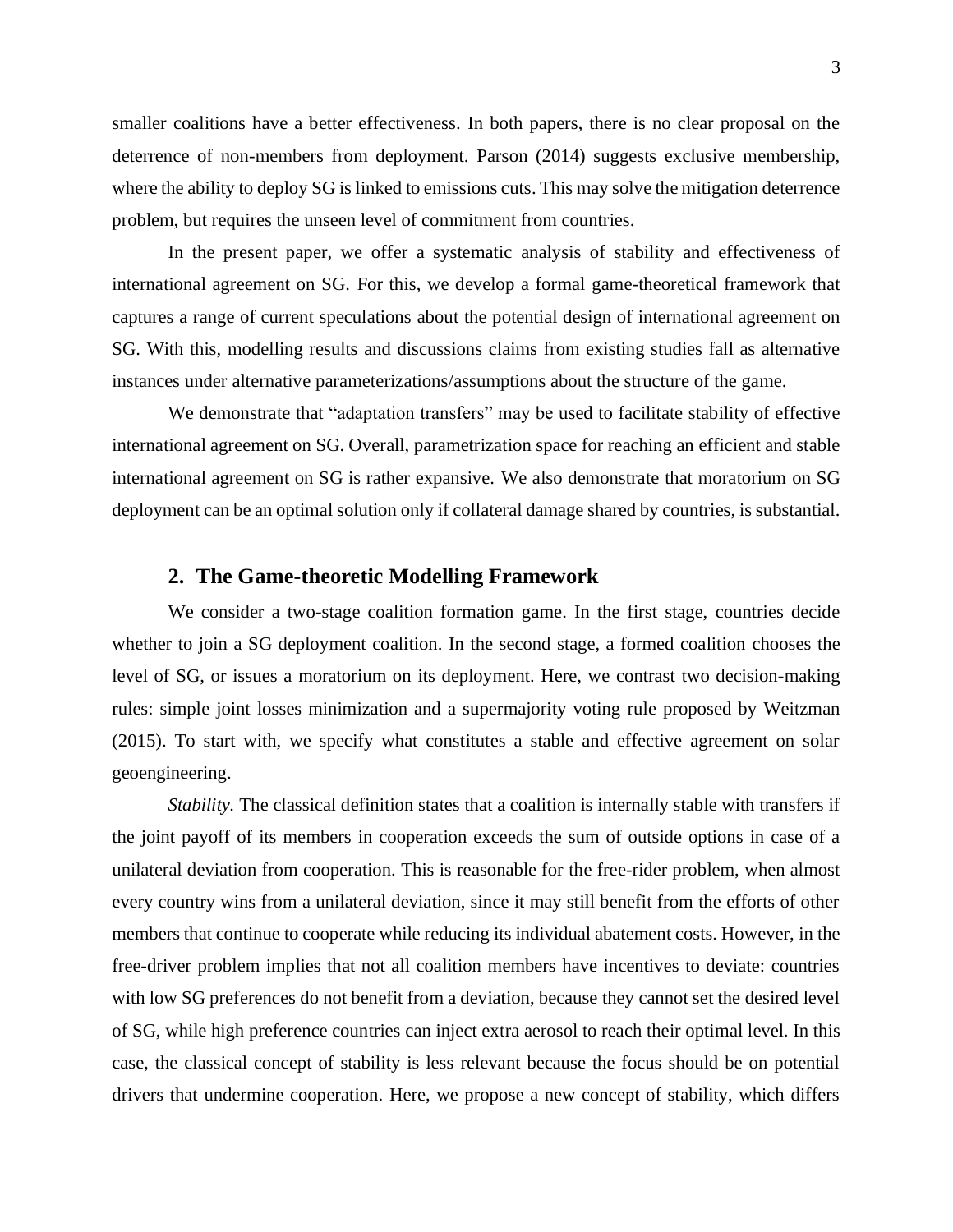from the classical concept used in the literature on international environmental agreements (for example, Fuentes-Albero&Rubio (2010), McGinty (2006), Diamantoudi&Sartzetakis (2006) [others tba]).

*Effectiveness.* An agreement on SG is referred to as effective if it can reach a socially optimal SG deployment level*.*

Before we go into model specifications, here we state our default assumptions.

*SG deployment capability.* We assume that any country is capable of SG deployment, whether unilaterally or as part of a coalition. This is in contrast to previous game-theoretic studies, where countries outside of coalition assumed to cannot/will not deploy SG (e.g. in Ricke et al. (2013)). Instead, we explore the economic instruments that influence the choices that countries make and which can be used to help foster stability of agreement.

*Symmetric preferences over SG level.* In our specification, deviations from one's preferred SG level induce same disutility independent of whether the deviation is positive or negative. This is a simplifying assumption needed to allow for analytical derivations. For several reasons, losses from over-doing would exceed losses from under-doing. In the Results Section we discuss for the case when the preferences are asymmetric.

*Negligible deployment costs.* In line with existing estimates, we assume that direct SG deployment costs are negligible.

### **2.1 Solar Geoengineering**

We consider set N of heterogeneous countries,  $i=1,2...n$ , that experience climate impacts to a different extent. The amount of SG deployed by an individual country *i* is denoted by  $q_i \geq 0$ . Countries choose the deployment level by minimizing their individual loss function *Li*. Following Heyen (2016), we postulate the quadratic loss function:

$$
L_i(Q_N) = b(0.5 \; Q_N^2 \; - \; k_i Q_N) \tag{1}
$$

where an individual loss depends on the total level of SG deployment  $Q_N = \sum_{i=1}^n q_i$ .

This is because reflecting particles injected into the stratosphere are transported around the world. A decreasing part of the loss function reflects the compensation for temperature rise, where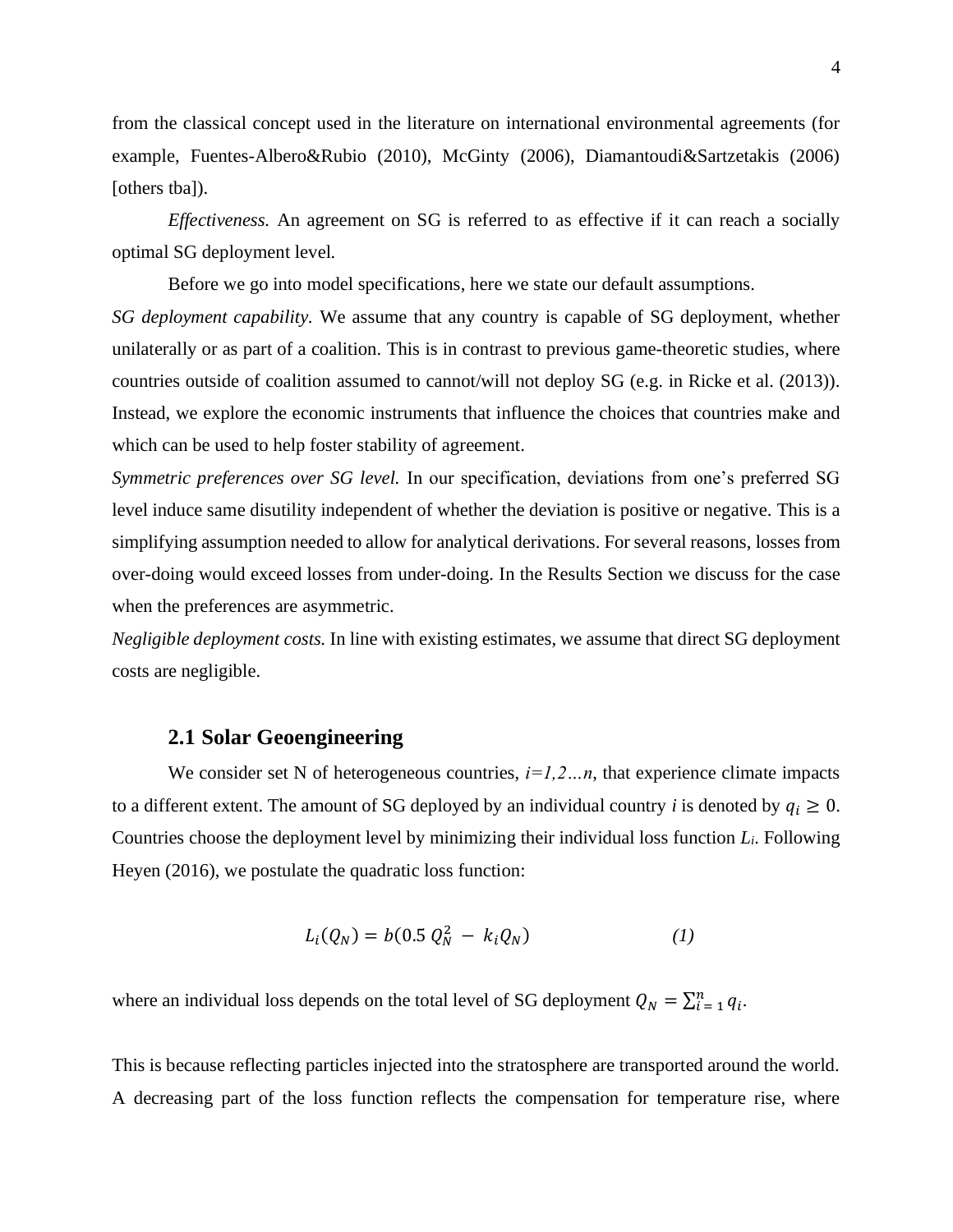countries benefit from extra SG deployment. An increasing part represents SG-related local damages. Parameter *b>0* defines the shape of the loss function and is set the same for all regions. All individual differences are captured in the parameter *ki*, which identifies countries' preferred levels of SG deployment. This level is determined by countries' anticipated vulnerability to climate change and local risks associated with SG deployment. For example, countries with a high average local temperature that suffer considerably from climate change would prefer to actively deploy SG to prevent temperature rise, in other words, they would have high  $k_i$  values. Countries with low  $k_i$ , on the other hand, consider climate change as not such a severe threat compared to the risks associated with SG deployment. Equilibrium total SG deployment level would lead to underdoing of SG for some countries and overdoing for others.

#### **3. Results**

The default specification can be solved analytically, therefore the results do not depend on a specific distribution of countries' preferences. In the case of global cooperation, the equilibrium is a socially optimal level of SG deployment, which is determined by the average of optimal levels of all countries:  $\frac{\sum_{i \in N} k_i}{n}$  $\frac{\sum_{i}N_k}{n} \equiv \frac{k_N}{n}$  $\frac{k_N}{n}$ . In this case, total losses will always be negative:  $-\frac{b}{2}$ 2  $k_N^2$  $\frac{k_N^2}{n}$  < 0, i.e. the society always benefits from SG deployment (note that in this specification we assume that the abatement level is fixed). However, all countries whose optimal SG deployment level is above the average have incentives to deviate from cooperation: they can unilaterally inject the aerosol into the stratosphere to raise the overall level to match their preferences. This problem is a free-driving problem, and we call the countries that have such incentives potential drivers.

In the non-cooperative equilibrium, the SG level is determined by the preferences of the country with the highest optimal SG level, denoted by *kh*. This level for all other countries is too high, so such equilibrium potentially leads to considerable losses. The total losses in no cooperation are positive if  $k_h > 2 k_N/n$ , in other words, when the highest optimal level of SG is more than twice as big as the average of preferred levels of all countries. In this case, total damages associated with SG deployment exceed the benefits of preventing temperature rise and climate change. We believe that society needs to develop economic and political instruments to avoid such situation before SG technology is ready to be applied.

Different policy instruments to sustain cooperation are discussed in the literature, for example, sanctions, trade bans, and even military intervention, but in this section, we examine the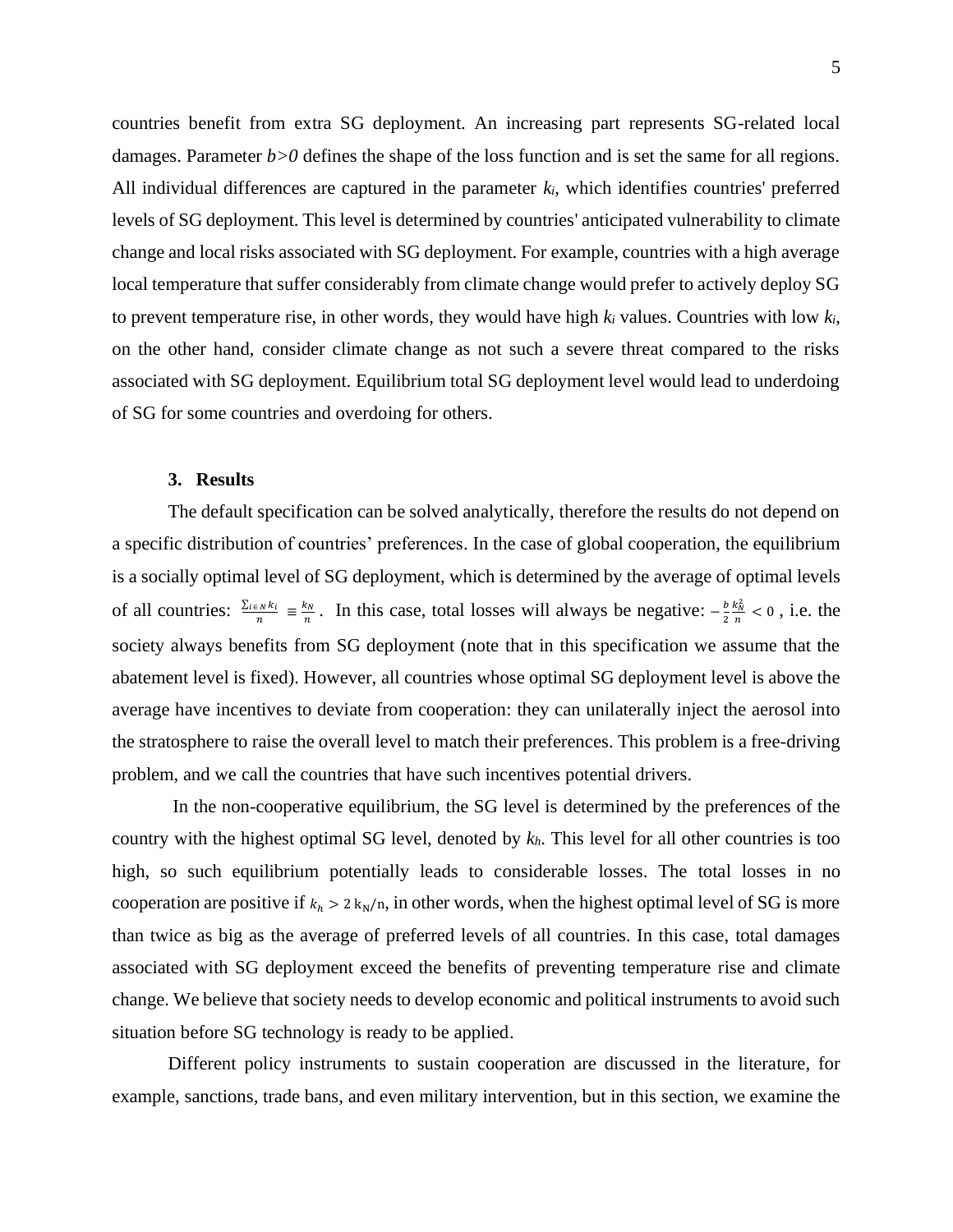positive incentives such as international transfers. We show that for the default specification of the loss function, it is always possible to implement a system of transfers towards potential drivers to sustain a socially optimal level of SG.

#### **International transfer system**.

For simplicity, we divide countries into "drivers" and "non-drivers", and compare the benefits of drivers in case of their deviation with the corresponding losses of non-drivers. We call "drivers" countries whose optimal level of SG exceeds the level set by the coalition, while others are "non-drivers". We show that for the default specification, the sum of the additional losses of non-drivers from the deviation of any driver exceeds its additional gain from deviation, which is summarized by Lemma 1.

*Lemma 1: in the default specification, the amount of extra damage to non-drivers (set ND) from deviation of any driver*  $(i \in DR)$  *exceeds its gain from the deviation:* 

$$
\forall j \in DR \colon \sum_{i \in ND} \bigl(L_i(N \setminus j) - L_i(N)\bigr) > L_j(N) - L_j(N \setminus j)
$$

Proof is presented in the appendix A1.

Thus, the gains of non-drivers can be reallocated towards the potential driver to compensate for its gain from the deviation. However, if there is more than one potential driver, the gain should be compensated for all. For the default specification, we show that the total gain of all non-drivers from cooperation (versus no cooperation) exceeds the sum of the gains of all drivers from their unilateral deviation from cooperation, which is represented by Lemma 2.

*Lemma 2: in the default specification, the total gain of non-drivers from cooperation (compared to no cooperation) exceeds the sum of the gains of all drivers from unilateral deviation from the cooperation:*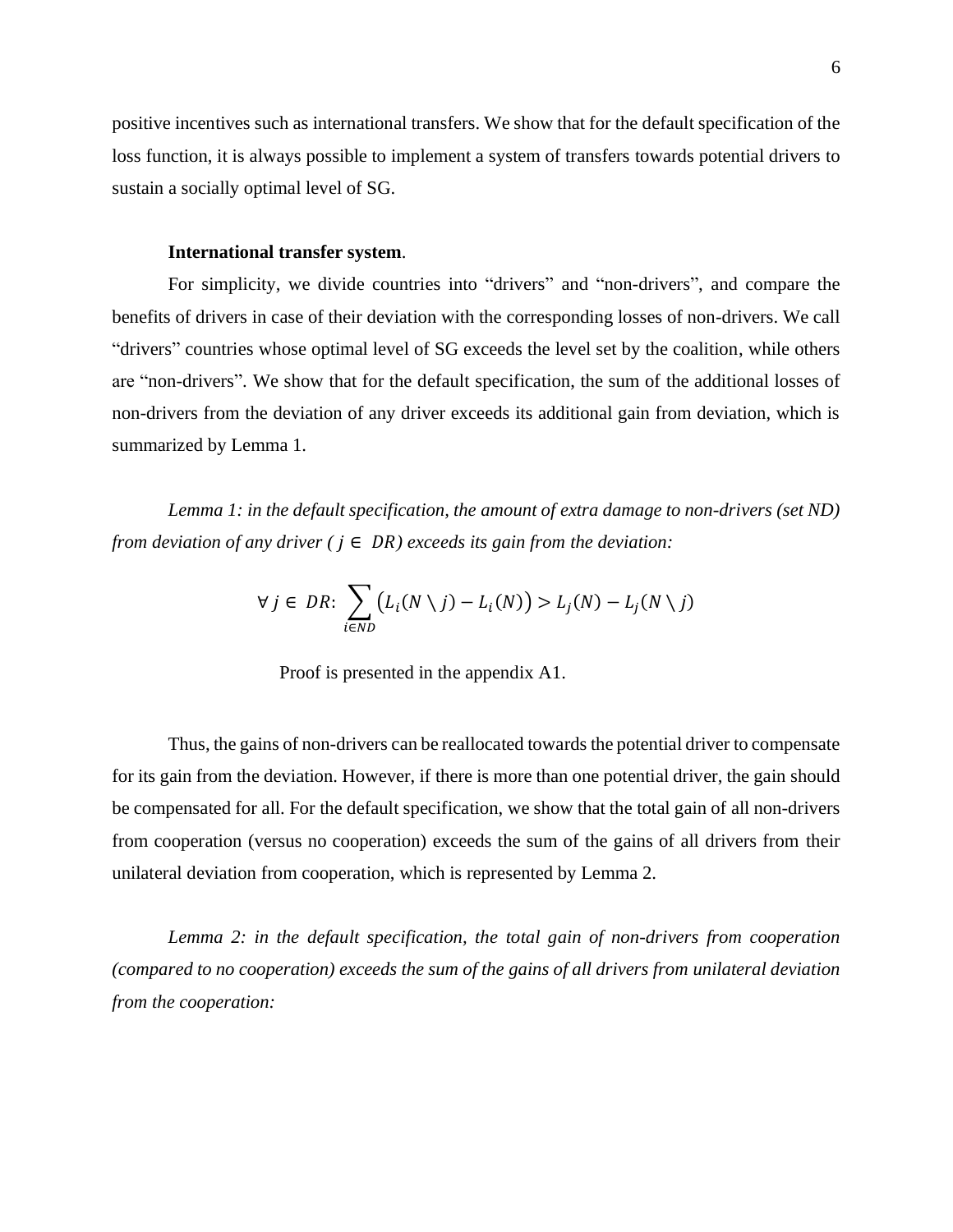$$
\sum_{i \in ND} \big( L_i(\emptyset) - L_i(N) \big) > \sum_{j \in DR} \big( L_j(N) - L_i(N \setminus j) \big)
$$

This result implies that the gains of non-drivers can be redistributed towards potential drivers such that global cooperation would be the optimal strategy for all countries. This optimistic result suggests that an effective and stable agreement on the SG is possible and can be sustained with a system of transfers between countries. Transfers should go from countries with low preferences for SG to countries with high preferences, in other words, from countries less exposed to the negative effects of climate change to the most vulnerable countries. The literature shows that the vulnerable countries are mostly poor countries located in low latitudes and lacking the resources for adaptation. Thus, the proposed transfers are directed from rich to poor countries, which also does not contradict the politically implementable system. In reality, such transfer scheme can be carried out through an international adaptation fund. High-income countries with relatively low climate risks would contribute to this fund, and it can be used by more vulnerable low-income countries.

Below we explore the implications of simplifying assumptions we've made for the model results.

#### **Fixed costs associated with SG.**

Here we assume that the use of SG technology is associated with some fixed costs (FC). For example, this could be the risk of a sudden stop of aerosol injection into the stratosphere at some point in the future, or overuse of this technology. Society takes these risks at the very beginning, when it enters this "game". These ideas are widely discussed in the literature comparing international treaties on SG with treaties on nuclear weapons testing or the deployment of weapons in space (Bunn et al. (2016), Wilson (2021)).

To take into account the risk associated with the use of SG technology, we introduce the *FC* parameter, which is the same for all countries:  $FC(Q_N) = 0$  if  $Q_N = 0$ ,  $FC(Q_N) =$ FC if  $Q_N > 0$ . The loss function for this specification is presented by expression (2).

$$
L_i^{fc}(Q_N) = b(0.5 \, Q_N^2 \, - \, k_i Q_N) + \, FC(Q_N) \tag{2}
$$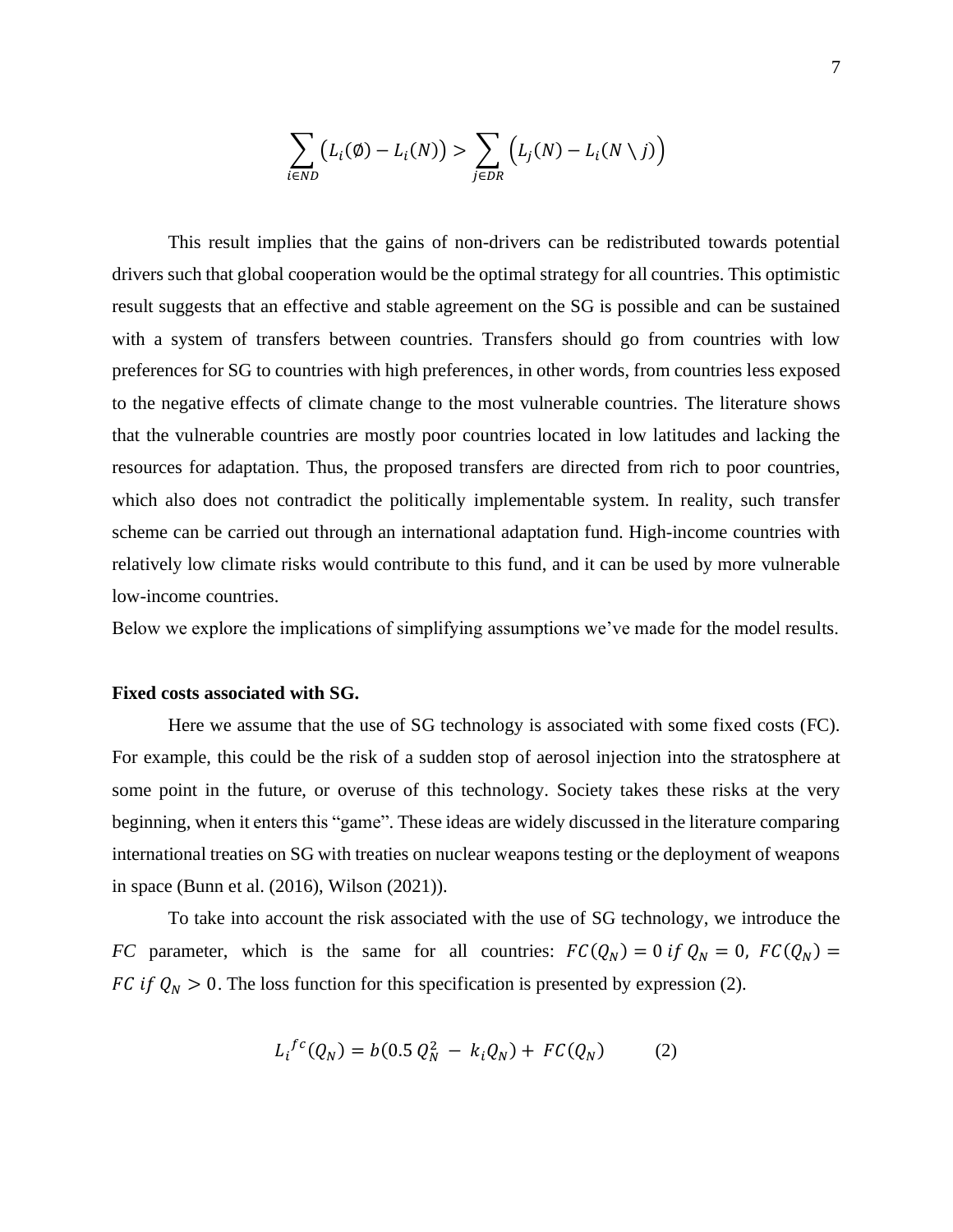In this case, a moratorium on SG may become an optimal outcome. This happens if the fixed damage exceeds the gain from SG deployment. In non-cooperative equilibrium, the SG level is determined by the preferences of the country with the highest optimal SG level; this can also be a moratorium if the fixed damage exceeds the threshold value  $0.5b\kappa_h^2$ . Note that the threshold value for introducing a moratorium in no cooperation is higher than in the global cooperation. Thus, when the fixed damage is between these two threshold values, in no cooperation the SG level is *kh*, the highest preference, while the socially optimal solution is a moratorium. In this case, the total losses of countries can be tremendous.

#### **Asymmetric preferences.**

Now we relax an assumption about symmetric losses and consider that the risks from overdoing of SG exceed the losses from underdoing. We follow the approach of Martin Weitzman, who compared the risks of SG overdoing with a type I error, and the loss from underdoing with a type II error. Weitzman (2015) proposed an asymmetric piecewise linear loss function, while here we analyze a convex loss function. To capture the additional losses from the overuse of SG technology, we introduce a quadratic term  $0.5d \bigl(max(0, Q_N - k_i)\bigr)^2$ , which is positive only if the equilibrium level of SG deployment exceeds the optimal for a given country. Parameter *d>0* determines the degree of asymmetry; the new loss function is represented by expression (3).

$$
L_i^{asym}(Q_N) = b(0.5 \tQ_N^2 - k_i Q_N) + 0.5d \big( max(0, \tQ_N - k_i) \big)^2 \tag{3}
$$

This specification is solved numerically using the GAMS software as it is impossible to get an analytical solution. Figure 1 illustrates the preferences; two graphs compare the loss functions for three countries in the base specification (left) and specification with asymmetric preferences (right). In this case, the increasing part of the loss function is steeper than the decreasing one, reflecting the more significant losses from excessive SG deployment than insufficient SG use.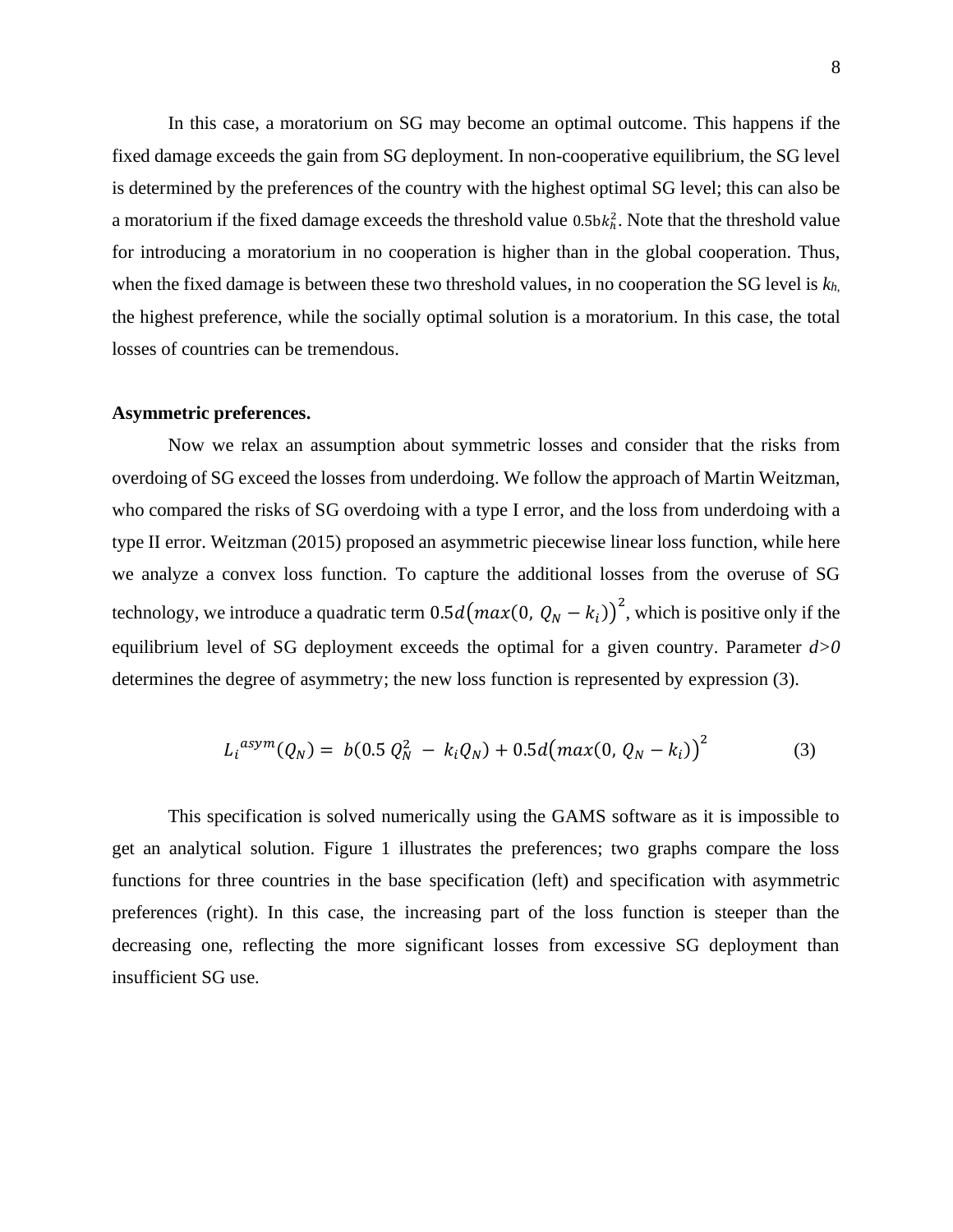

specification, the right graph shows the asymmetric preferences specification.

Figure 1 shows the equilibrium level of SG deployment in cooperation and no cooperation, demonstrating that the socially optimal level of SG in case of asymmetric preferences is lower than in the default specification, while the non-cooperative solution is the same. This implies that the assumption about preferences' asymmetry leads to a greater need for cooperation. Moreover, the losses of non-drivers in the case of free-driving are more significant compared to the default specification, strengthening the result about the sufficiency of "adaptation transfers" to ensure the stability of the global agreement on the SG.

#### **Non-negligible deployment costs.**

While current estimates suggest that direct deployment costs are negligible relative to climate damages, here we relax this assumption to be in line with Heyen (2016) and Heyen, Horton, Moreno-Cruz (2019). We assume a convex cost function  $C_i(q_i) = 0.5 \text{ c } q_i^2$ , where  $q_i$  is the individual level of SG deployment and  $c > 0$  is the slope of the marginal cost function. The deployment costs are included in the loss function presented in equation (1).

When considering the non-negligible direct costs of SG deployment, both the free-rider and the free-driver incentives arise in the game. We can say that the free-rider incentive prevails if the socially optimal level of SG deployment is higher than non-cooperative equilibrium. This happens when the mean of the optimal values of potential drivers is low enough compared to the global mean of preferred SG levels, taking into account costs and benefits parameters and the number of potential drivers. This relationship is formulated by expression (6).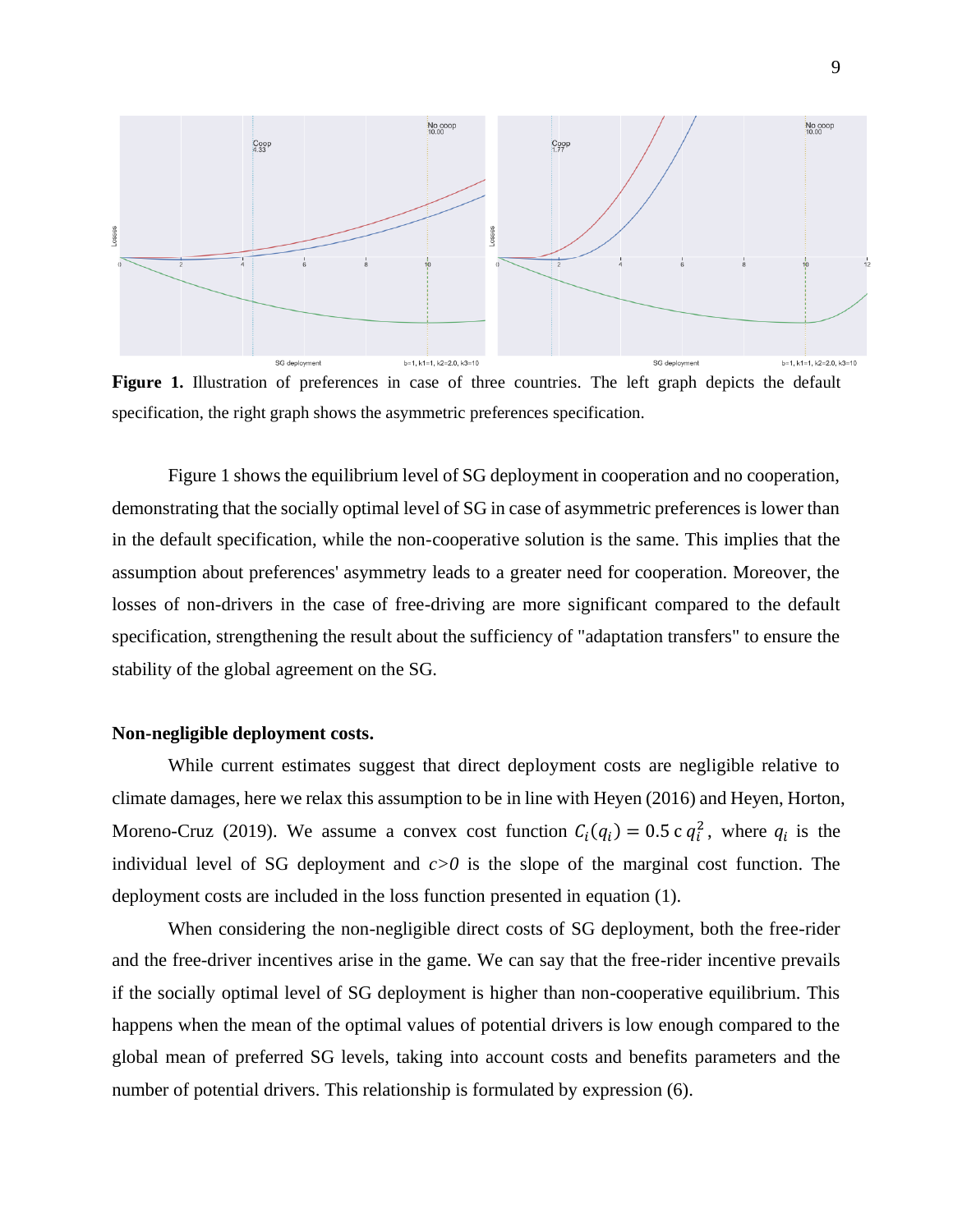$$
\frac{k_N}{n} > \frac{c/n + bn}{cn/DR + bn} \cdot \frac{k_{DR}}{DR} \Rightarrow Q_N^{coop} > Q_N^{nocoop} \tag{6}
$$

Otherwise, the free-driving incentive prevails, and then the result of the sufficiency of "adaptation transfers" to stabilize global cooperation remains.

#### **Counter-Solar Geoengineering.**

The literature shows that the ability of countries to counteract SG deployment of others can improve SG coordination (Heyen 2019). Counter-SG (hereafter - CSG) can be of two types: "neutralizing" CSG may be the acceleration of coagulation and hence the atmospheric deposition of aerosol particles. Another type, "countervailing" CSG, involves reversing the effects of SG particles, for example, by releasing warming agents or specially engineered solid particles to counter the change in radiative forcing caused by SG. Both forms of CSG are possible, but neither currently exists. Following Heyen (2019), we introduce CSG as a negative contribution to the overall level of SG deployment. Analyzing CSG makes sense only if the direct costs of the SG deployment are not negligible. Thus, the loss function has the same form as in the previous specification, while the use of the SG is not limited to positive values:  $q_i \in R$ .

Allowing for CSG reduces the equilibrium SG level in no cooperation (see table A3.2 in the appendix) since non-drivers can actively oppose the SG deployment by drivers and reduce its level. Moreover, the level of SG in cooperation exceeds the level of SG in no cooperation, which is a classical public good underprovision problem. Thus, CSG may confront the free-driving incentives, but such a balance is not effective since it leads to a waste of resources. Moreover, CSG can be hazardous to human life and health. Heyen (2019) calls this equilibrium a "climate clash." We believe that it is necessary to develop an effective and safe mechanism to stabilize the global agreement, for example, "adaptation transfers," which have shown their effectiveness in the specification with non-negligible deployment costs.

#### **4. Discussion and Conclusions**

The widening gap between desired climate and climate action makes understanding the international cooperation on solar geoengineering even more important. We contribute to the literature by offering a game-theoretic modelling framework that helps to structure a discussion about the effective and stable international agreements.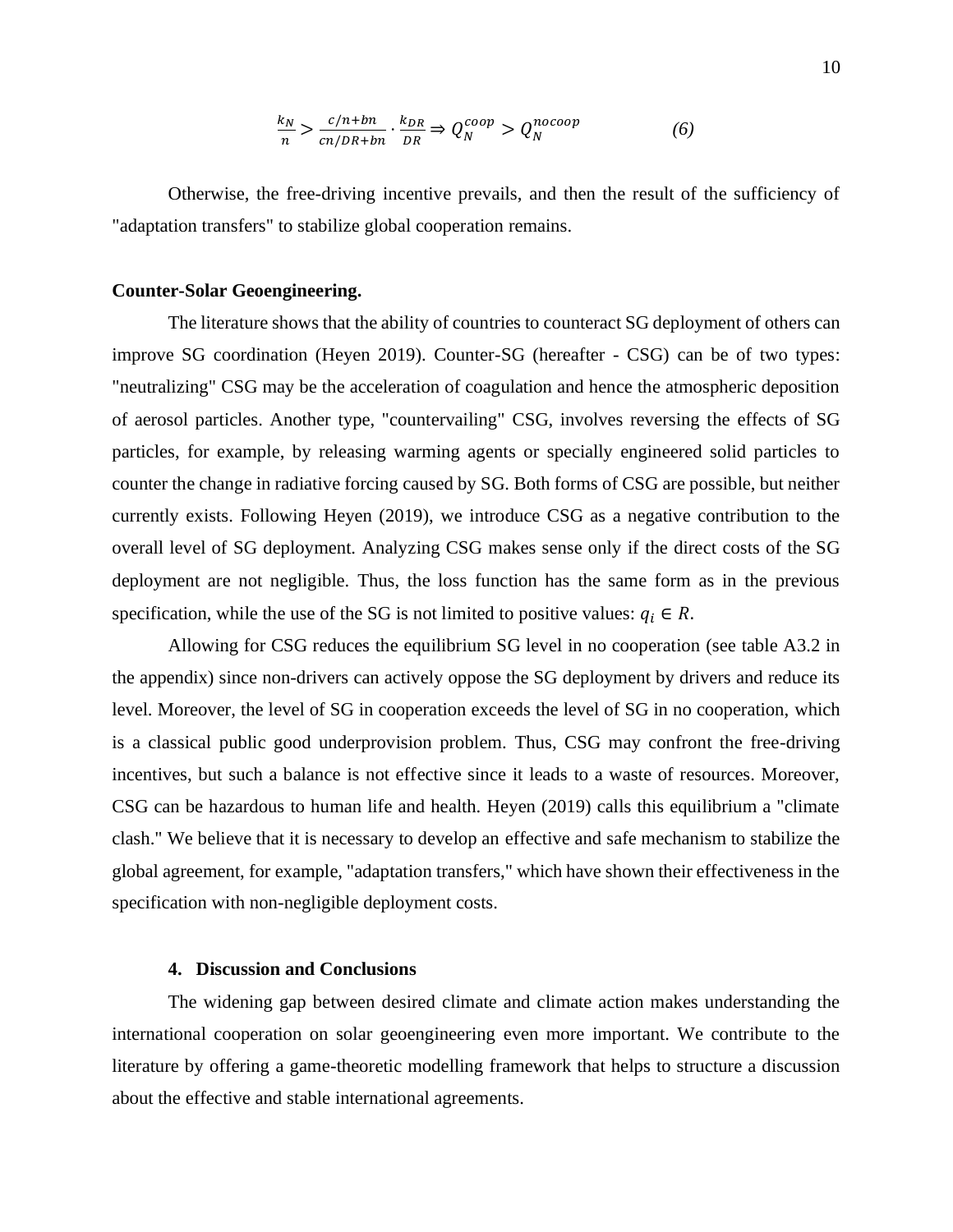Our results are optimistic: we demonstrate that "adaptation transfers" can be used to reach an effective agreement that is stable. These transfers would be directed from countries less vulnerable to climate change to those most vulnerable. While used here as an instrument for stabilization of an agreement, such transfers already exist, within the so-called Green Climate Fund. It is worth noting, though, that adaptation capacity is limited and therefore mitigation is an ultimate solution. Unlike adaptation, mitigation acts to decrease the preferred amount of SG for each country. The stronger is mitigation, the lower are adaptation transfers, relative to its business-asusual levels.

Another commonly discussed issue is to establish moratorium on SG. Our results indicate that moratorium is result of an effective and stable agreement only when fixed costs associated with SG are substantial. At the same time, if the fixed costs are high enough for the society as a whole to prefer a moratorium, but lower than the benefit from SG deployment for some countries, then the transfers may not be enough to maintain the moratorium regime. Currently, SG technology is not used, it means that the expected risks from the start of deployment are large enough to outweigh the potential benefits even for the most vulnerable to climate change countries. However, over time, potential negative consequences of climate change would increase, and ongoing SG research would reduce the uncertainty associated with this technology. Thus, at some point, the benefits from SG deployment could outweigh the associated risks for some countries. We should arrive at this point with an effective mechanism to control the deployment of solar geoengineering technology.

Our derivations are subject to simplifying model assumptions. As such, preferences over SG should be asymmetric since over-doing is worse than underdoing. In this case, our results are reinforced. We also look at the case with non-negligible deployment costs, even though it goes against current estimates. In line with Heyen et al. (2019), we find that here two incentives -- to free-drive and to free-ride -- co-exist. Our model is static and does not capture the dynamic structure of coalition formation (Heyen & Lehtomaa, 2021). With no dynamics, our model does not capture the crucial difference between mitigation and SG in reducing climate damages - the ability of SG to act relatively fast. Last but not least, current scientific evidence on regional SG impacts is fragmented, especially when it comes to alternative specifications of SG deployment strategy.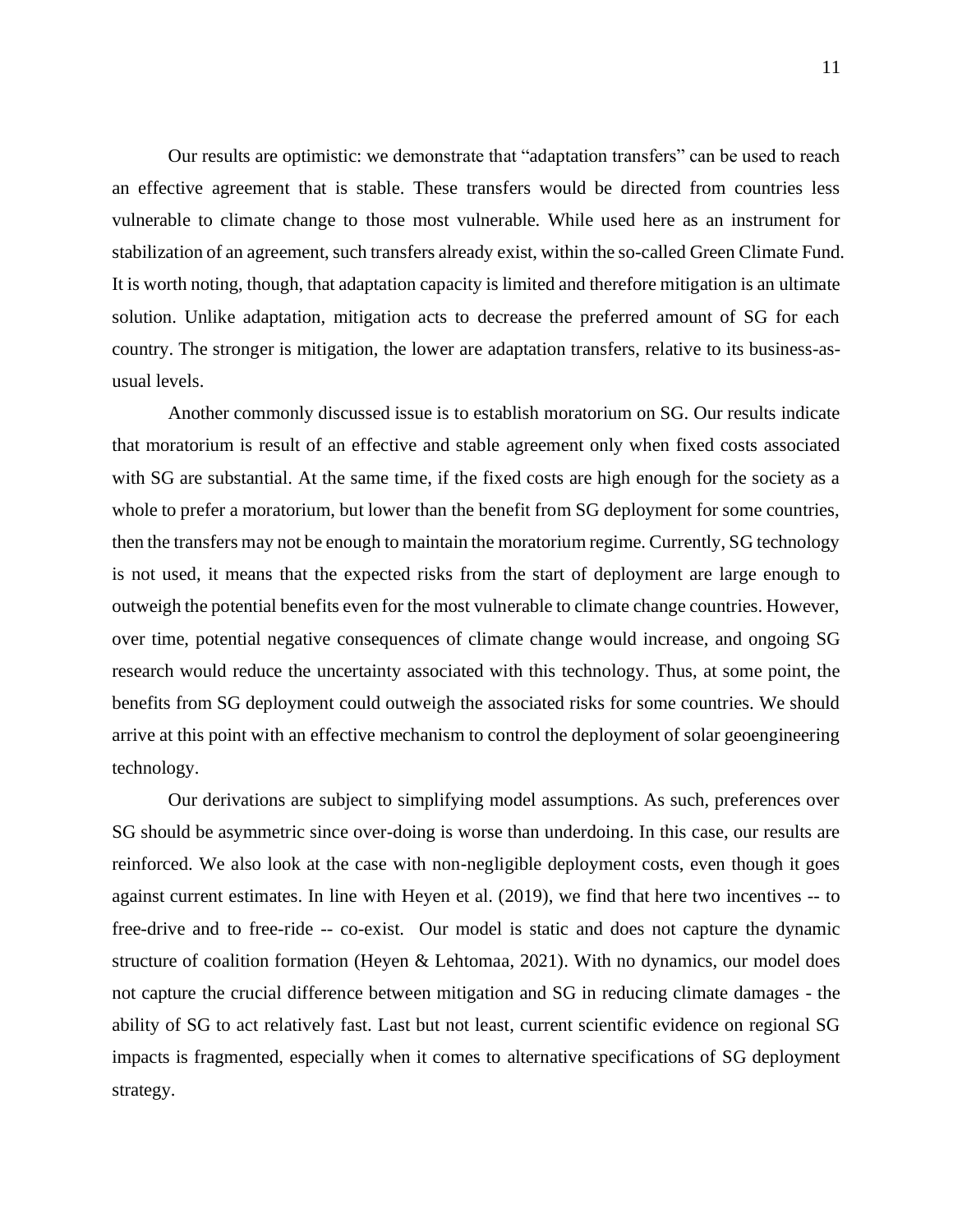#### **References**

- Crutzen, P. J. (2006). Albedo Enhancement by Stratospheric Sulfur Injections: A Contribution to Resolve a Policy Dilemma? *Climatic Change*, *77*(3–4), 211. https://doi.org/10.1007/s10584-006-9101-y
- Heyen, D., Horton, J., & Moreno-Cruz, J. (2019). Strategic implications of countergeoengineering: Clash or cooperation? *Journal of Environmental Economics and Management*, *95*, 153–177. https://doi.org/10.1016/j.jeem.2019.03.005
- Heyen, D., & Lehtomaa, J. (2021). Solar geoengineering governance: A dynamic framework of farsighted coalition formation. *Oxford Open Climate Change*, *1*(1). https://doi.org/10.1093/oxfclm/kgab010
- Lloyd, I. D., & Oppenheimer, M. (2014, May 15). *On the Design of an International Governance*  Framework for Geoengineering [Research-article]. Https://Doi.Org/10.1162/GLEP\_a\_00228. https://doi.org/10.1162/GLEP\_a\_00228
- National Academies of Sciences, Engineering, and Medicine. (2021). *Reflecting Sunlight: Recommendations for Solar Geoengineering Research and Research Governance*. The National Academies Press. https://doi.org/10.17226/25762
- Parson, E. A. (2014). Climate Engineering in Global Climate Governance: Implications for Participation and Linkage. *Transnational Environmental Law*, *3*(1), 89–110. https://doi.org/10.1017/S2047102513000496
- Ricke, K. L., Juan B. Moreno-Cruz, & Caldeira, K. (2013). Strategic incentives for climate geoengineering coalitions to exclude broad participation. *Environmental Research Letters*, *8*(1), 014021.
- Weitzman, M. L. (2015). A Voting Architecture for the Governance of Free-Driver Externalities, with Application to Geoengineering. *The Scandinavian Journal of Economics*, *117*(4), 1049–1068. https://doi.org/10.1111/sjoe.12120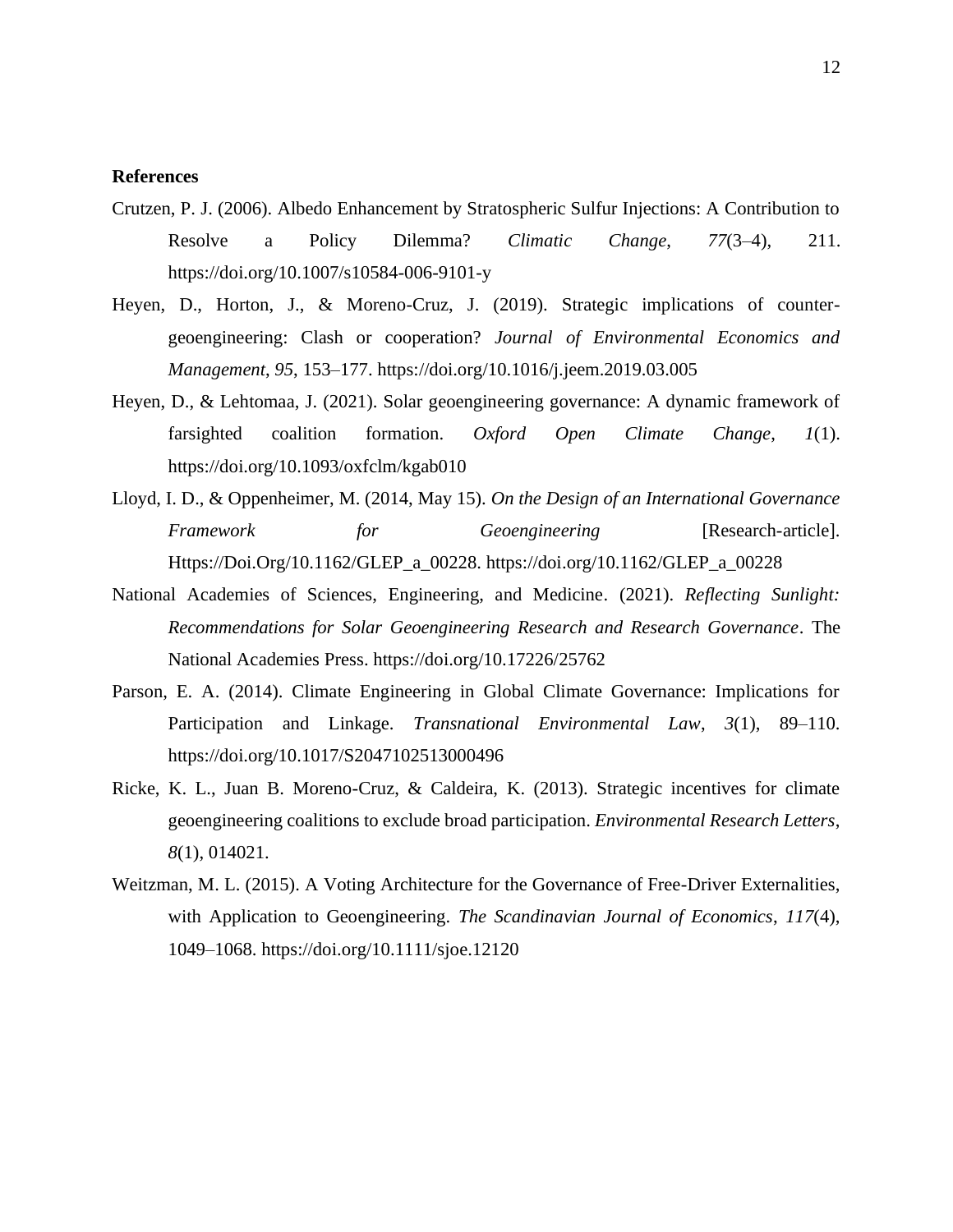# **Appendix A**

# **A1 Proof of Lemma 1**

$$
\forall j \in DR: \sum_{i \in ND} \left( L_i(N \setminus j) - L_i(N) \right) > L_j(N) - L_j(N \setminus j)
$$
\n
$$
\frac{b}{2} \left( k_j - \frac{k_N}{n} \right) \sum_{i \in ND} \left( k_j + \frac{k_N}{n} - 2k_i \right) > \frac{b}{2} \left( k_j - \frac{k_N}{n} \right)^2;
$$
\n
$$
(ND - 1)k_j + (ND + 1) \frac{k_N}{n} > 2k_{ND};
$$
\n
$$
(ND - 1)k_j + (ND + 1) \frac{k_N}{n} > 2ND \frac{k_N}{n} > 2k_{ND} - by definition.
$$

### **A2 Proof of Lemma 2**

$$
\sum_{i \in ND} (L_i(\emptyset) - L_i(N)) > \sum_{j \in DR} \left( L_j(N) - L_i(N \setminus j) \right)
$$
\n
$$
\frac{b}{2} \left( k_h - \frac{k_N}{n} \right) \sum_{i \in ND} \left( k_h + \frac{k_N}{n} - 2k_i \right) > \frac{b}{2} \sum_{j \in DR} \left( k_j - \frac{k_N}{n} \right)^2;
$$
\n
$$
\frac{b}{2} \left( k_h - \frac{k_N}{n} \right) \sum_{i \in ND} \left( k_h + \frac{k_N}{n} - 2k_i \right) > \frac{b}{2} \sum_{j \in DR} \left( k_j - \frac{k_N}{n} \right) \left( k_h - \frac{k_N}{n} \right) > \frac{b}{2} \sum_{j \in DR} \left( k_j - \frac{k_N}{n} \right)^2;
$$
\n
$$
\sum_{i \in ND} \left( k_h + \frac{k_N}{n} - 2k_i \right) > \sum_{j \in DR} \left( k_j - \frac{k_N}{n} \right);
$$
\n
$$
NDk_h + ND \frac{k_N}{n} - 2k_{ND} > k_{DR} - DR \frac{k_N}{n};
$$
\n
$$
NDk_h > k_{ND} - by definition.
$$